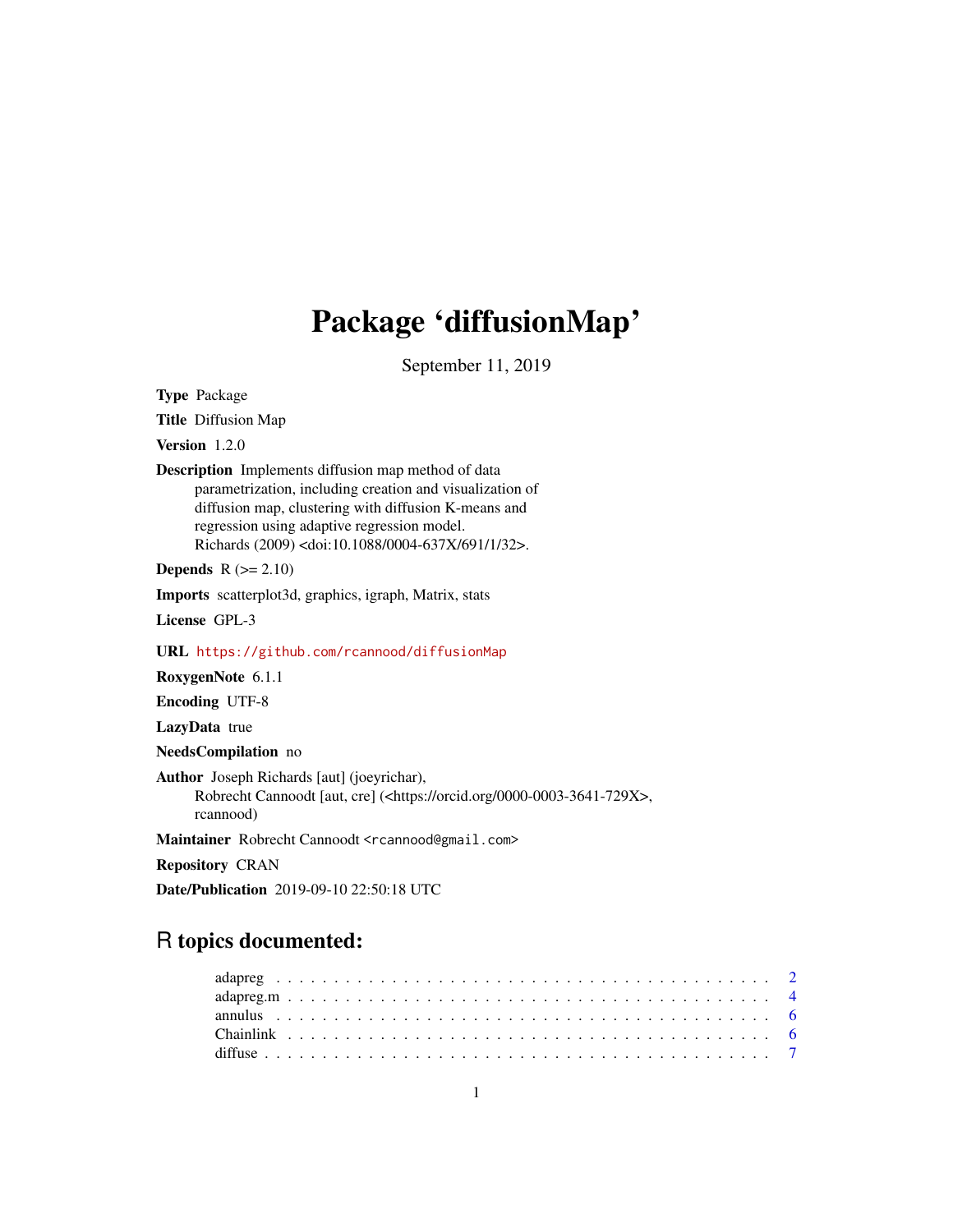#### <span id="page-1-0"></span>2 adapreg adapreg adapreg adapreg adapreg adapreg adapreg adapreg adapreg adapreg adapreg adapreg adapreg adapreg

| Index |  |
|-------|--|
|       |  |
|       |  |
|       |  |
|       |  |
|       |  |

<span id="page-1-1"></span>adapreg *Adaptive Regression*

# Description

Non-parametric adaptive regression method for diffusion map basis.

#### Usage

 $adapreg(D, y, mmax = min(50, length(y)), fold = NULL, n folds = 10,$  $nrep = 5$ 

#### Arguments

| D.     | n-by-n pairwise distance matrix for a data set with n points, or alternatively<br>output from the dist() function                                            |
|--------|--------------------------------------------------------------------------------------------------------------------------------------------------------------|
| y      | vector of responses to model                                                                                                                                 |
| mmax   | maximum model size to consider                                                                                                                               |
| fold   | vector of integers of size n specifying the k-fold cross-validation allocation. De-<br>fault does nfolds-fold CV by sample $(1:nfolds.length(v), replace=T)$ |
| nfolds | number of folds to do CV. If fold is supplied, nfolds is ignored                                                                                             |
| nrep   | number of times optimization algorithm is run (with random initializations).<br>Higher nrep allows algorithm to avoid getting stuck in local minima          |

# Details

Fits an adaptive regression model leaving as free parameters both the diffusion map localness parameter, epsilon, and the size of the regression model, m. The adaptive regression model is the expansion of the response function on the first m diffusion map basis functions.

This routine searches for the optimal (epsilon,m) by minimizing the cross-validation risk (CV MSE) of the regression estimate. The function uses [optimize\(\)](#page-0-0) to search over an appropriate range of epsilon and calls the function [adapreg.m\(\)](#page-3-1) to find the optimal m for each epsilon.

Default uses 10-fold cross-validation to choose the optimal model size. User may also supply a vector of fold allocations. For instance, sample(1:10,length(y),replace=T) does 10-fold CV while 1:length(y) performs leave-one-out CV.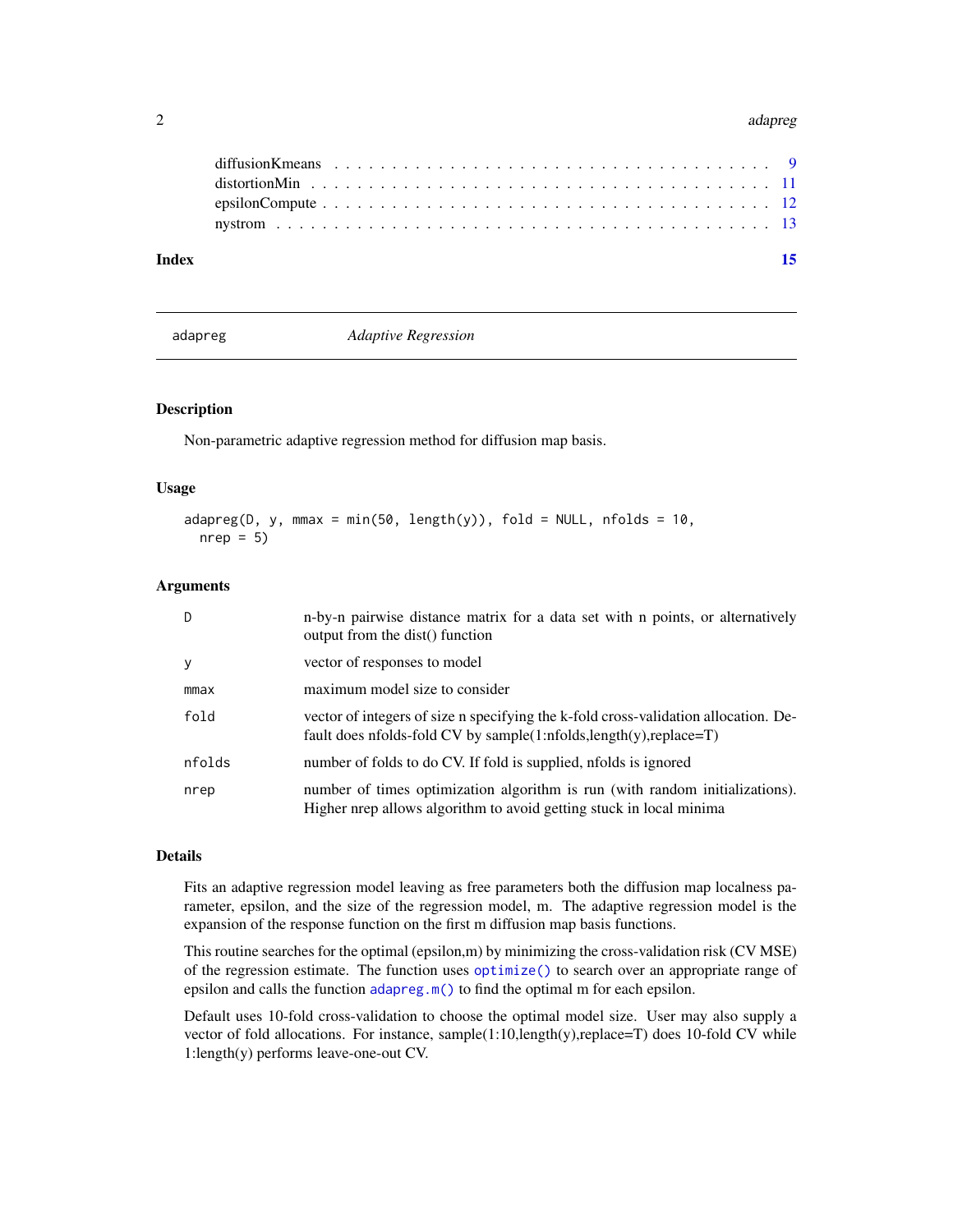#### <span id="page-2-0"></span>adapreg 3

# Value

The returned value is a list with components

| mincyrisk | minimum cross-validation risk for the adaptive regression model for the given<br>epsilon  |
|-----------|-------------------------------------------------------------------------------------------|
| mopt      | size of the optimal regression model. If mopt == mmax, it is advised to increase<br>mmax. |
| epsopt    | optimal value of epsilon used in diffusion map construction                               |
| y.hat     | predictions of the response, y-hat, for the optimal model                                 |
| coeff     | coefficients of the optimal model                                                         |

# References

Richards, J. W., Freeman, P. E., Lee, A. B., and Schafer, C. M., (2009), ApJ, 691, 32

# See Also

[diffuse\(\)](#page-6-1),[adapreg.m\(\)](#page-3-1)

```
library(scatterplot3d)
## trig function on circle
t=seq(-pi,pi,.01)
x=cbind(cos(t),sin(t))
y = cos(3*t) + rnorm(length(t), 0, .1)tcol = topo.colors(32)
colvec = floor((y-min(y))/(max(y)-min(y))*32); colvec[colvec==0] = 1
scatterplot3d(x[,1],x[,2],y,color=tcol[colvec],pch=20,
  main="Cosine function supported on circle",angle=55,
  cex.main=2,col.axis="gray",cex.symbols=2,cex.lab=2,
  xlab=expression("x"[1]),ylab=expression("x"[2]),zlab="y")
D = as_matrix(dist(x))# do 10-fold cross-validation to optimize (epsilon, m):
AR = adapreg(D,y, mmax=5,nfolds=2,nrep=2)
print(paste("optimal model size:",AR$mopt,"; optimal epsilon:",
  round(AR$epsopt,4),"; min. CV risk:",round(AR$mincvrisk,5)))
plot(y,AR$y.hat,ylab=expression(hat("y")),cex.lab=1.5,cex.main=1.5,
  main="Predictions")
abline(0,1,col=2,lwd=2)
```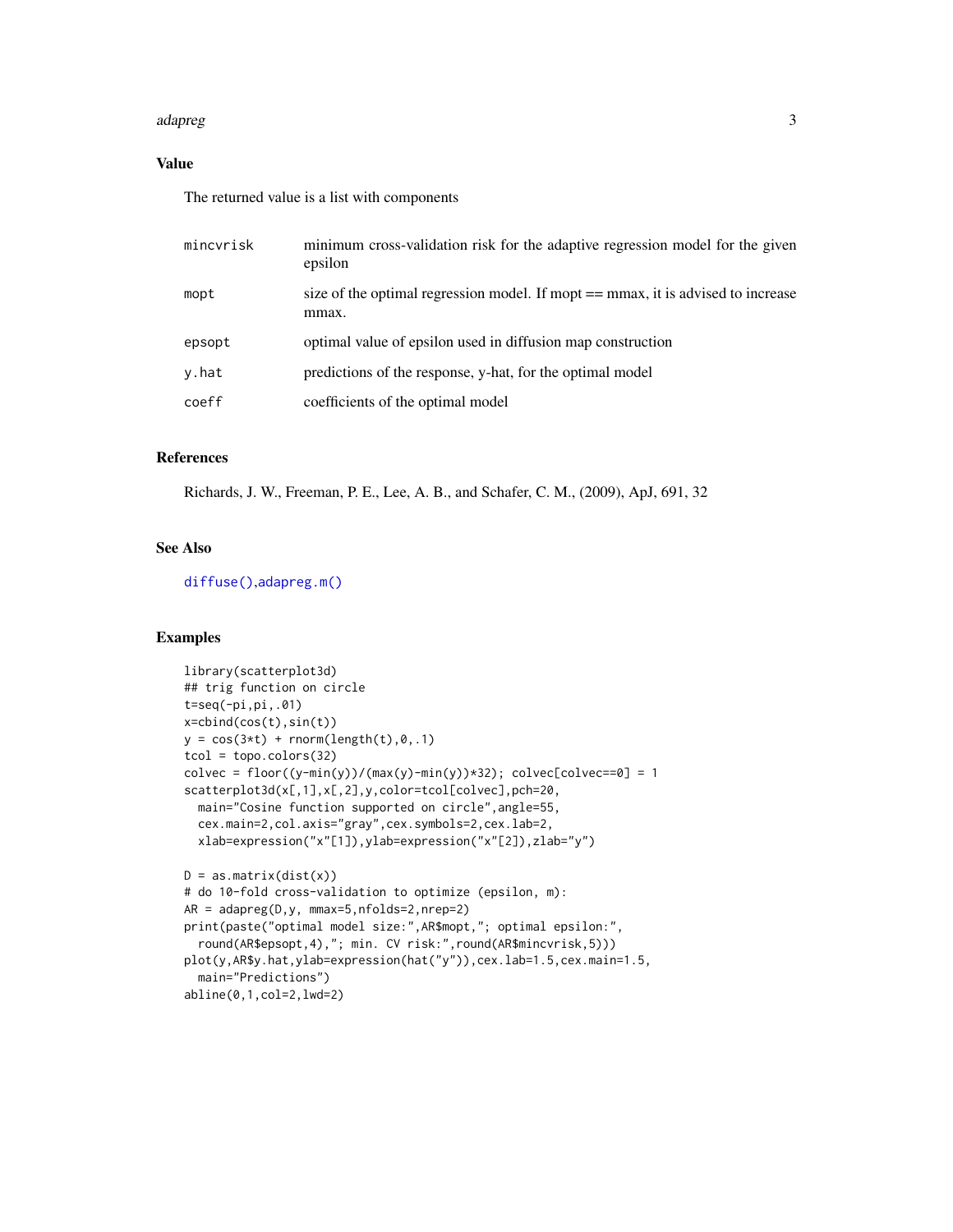<span id="page-3-1"></span><span id="page-3-0"></span>

#### Description

Non-parametric adaptive regression method for diffusion map basis.

# Usage

```
adapreg.m(epsilon, D, y, mmax = min(50, length(y)), fold = NULL,nfolds = 10, objfun = FALSE)
```
#### Arguments

| epsilon | diffusion map kernel parameter                                                                                                                                           |
|---------|--------------------------------------------------------------------------------------------------------------------------------------------------------------------------|
| D       | n-by-n pairwise distance matrix for a data set with n points, or alternatively<br>output from the dist() function                                                        |
| y       | vector of responses to model                                                                                                                                             |
| mmax    | maximum model size to consider                                                                                                                                           |
| fold    | vector of integers of size n specifying the k-fold cross-validation allocation. De-<br>fault does nfolds-fold CV by sample(1:nfolds, length(y), replace=T)               |
| nfolds  | number of folds to do CV. If fold is supplied, nfolds is ignored                                                                                                         |
| objfun  | if the function is to be passed into an optimization routine (such as $minimize()$ ),<br>then this needs to be set to TRUE, so that only the minimal CV risk is returned |

# Details

Fits an adaptive regression model using the estimated diffusion map coordinates of a data set, while holding epsilon fixed and optimizing over m. The adaptive regression model is the expansion of the response function on the first m diffusion map basis functions.

For a given epsilon value, this routine finds the optimal m by minimizing the cross-validation risk (CV MSE) of the regression estimate. To optimize over (epsilon,m), use the function [adapreg\(\)](#page-1-1).

Default uses 10-fold cross-validation to choose the optimal model size. User may also supply a vector of fold allocations. For instance, sample(1:10,length(y),replace=T) does 10-fold CV while 1:length(y) does leave-one-out CV.

### Value

The returned value is a list with components

| mincvrisk | minimum cross-validation risk for the adaptive regression model for the given<br>epsilon      |
|-----------|-----------------------------------------------------------------------------------------------|
| mopt      | size of the optimal regression model. If mopt equals mmax, it is advised to<br>increase mmax. |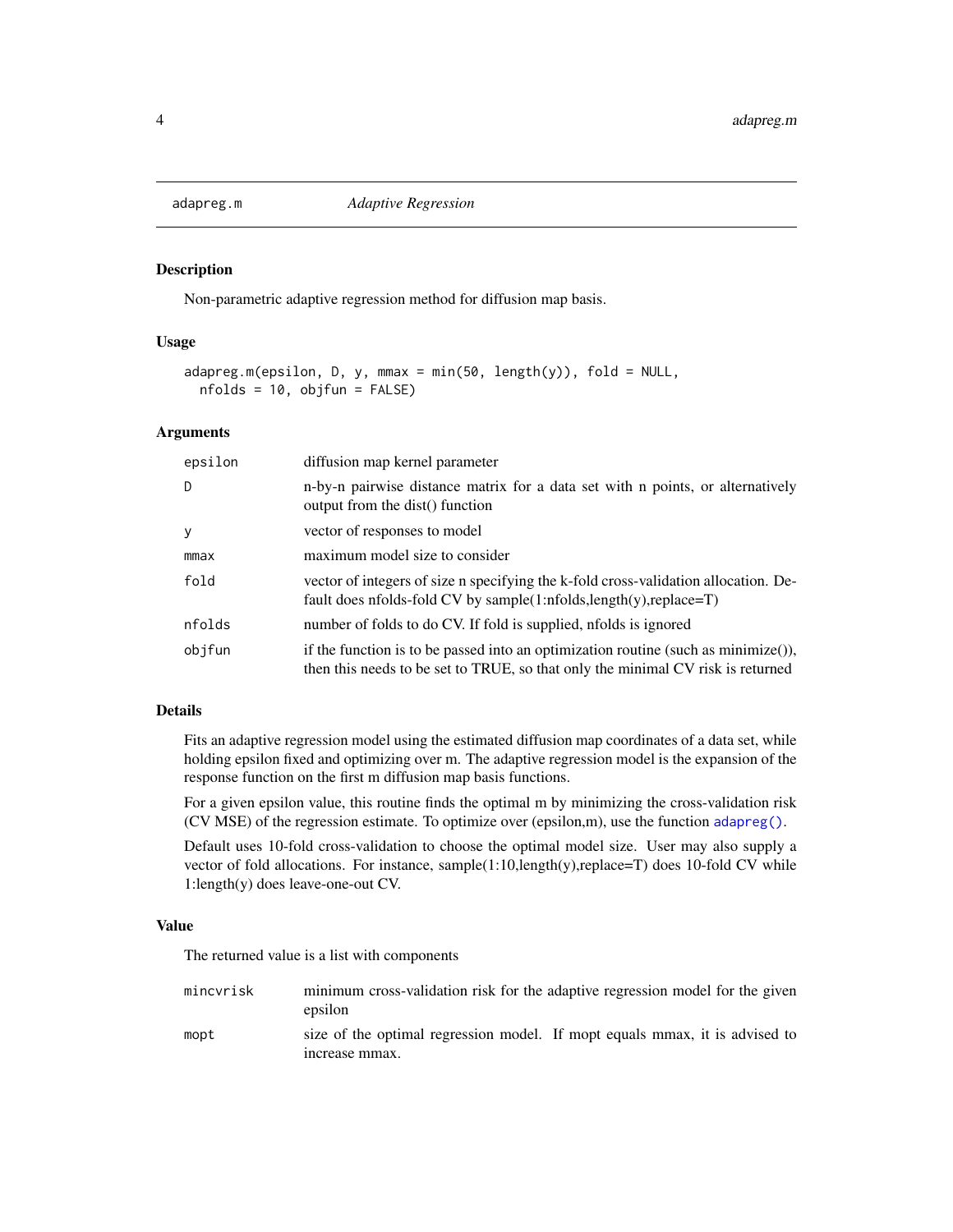#### <span id="page-4-0"></span>adapreg.m 5

| cvrisk  | vector of CV risk estimates for model sizes from 1:mmax   |
|---------|-----------------------------------------------------------|
| epsilon | value of epsilon used in diffusion map construction       |
| v.hat   | predictions of the response, y-hat, for the optimal model |
| coeff   | coefficients of the optimal model                         |

If objfun is set to TRUE, then the returned value is the minimum cross-validation risk for the adaptive regression model for the given epsilon.

#### References

Richards, J. W., Freeman, P. E., Lee, A. B., and Schafer, C. M., (2009), ApJ, 691, 32

# See Also

[diffuse\(\)](#page-6-1),[adapreg\(\)](#page-1-1)

```
library(stats)
library(scatterplot3d)
## trig function on circle
t=seq(-pi,pi,.01)
x=cbind(cos(t),sin(t))
y = cos(3*t) + rnorm(length(t),0,.1)tcol = topo.colors(32)colvec = floor((y-min(y))/(max(y)-min(y))*32); colvec[colvec==0] = 1
scatterplot3d(x[,1],x[,2],y,color=tcol[colvec],pch=20,
  main="Cosine function supported on circle",angle=55,
  cex.main=2,col.axis="gray",cex.symbols=2,cex.lab=2,
  xlab=expression("x"[1]),ylab=expression("x"[2]),zlab="y")
D = as_matrix(dist(x))# leave-one-out cross-validation:
AR = adapreg.m(.01,D,y,fold=1:length(y))print(paste("optimal model size:",AR$mopt,"; min. CV risk:",
  round(AR$mincvrisk,4)))
par(mfrow=c(2,1),mar=c(5,5,4,1))
plot(AR$cvrisks,typ='b',xlab="Model size",ylab="CV risk",
  cex.lab=1.5,cex.main=1.5,main="CV risk estimates")
plot(y,AR$y.hat,ylab=expression(hat("y")),cex.lab=1.5,cex.main=1.5,
  main="Predictions")
abline(0,1,col=2,lwd=2)
## swiss roll data
N=2000t = (3*pi/2)*(1+2*runif(N)); height = runif(N);
X = \text{cbind}(t \times \cos(t)), \text{ height}, \text{t} \times \sin(t))X = scale(X) + matrix(rnorm(N*3, 0, 0.05), N, 3)tcol = topo.colors(32)
colvec = floor((t-min(t))/(max(t)-min(t))*32); colvec[colvec=0] = 1scatterplot3d(X,pch=18,color=tcol[colvec],xlab=expression("x"[1]),
```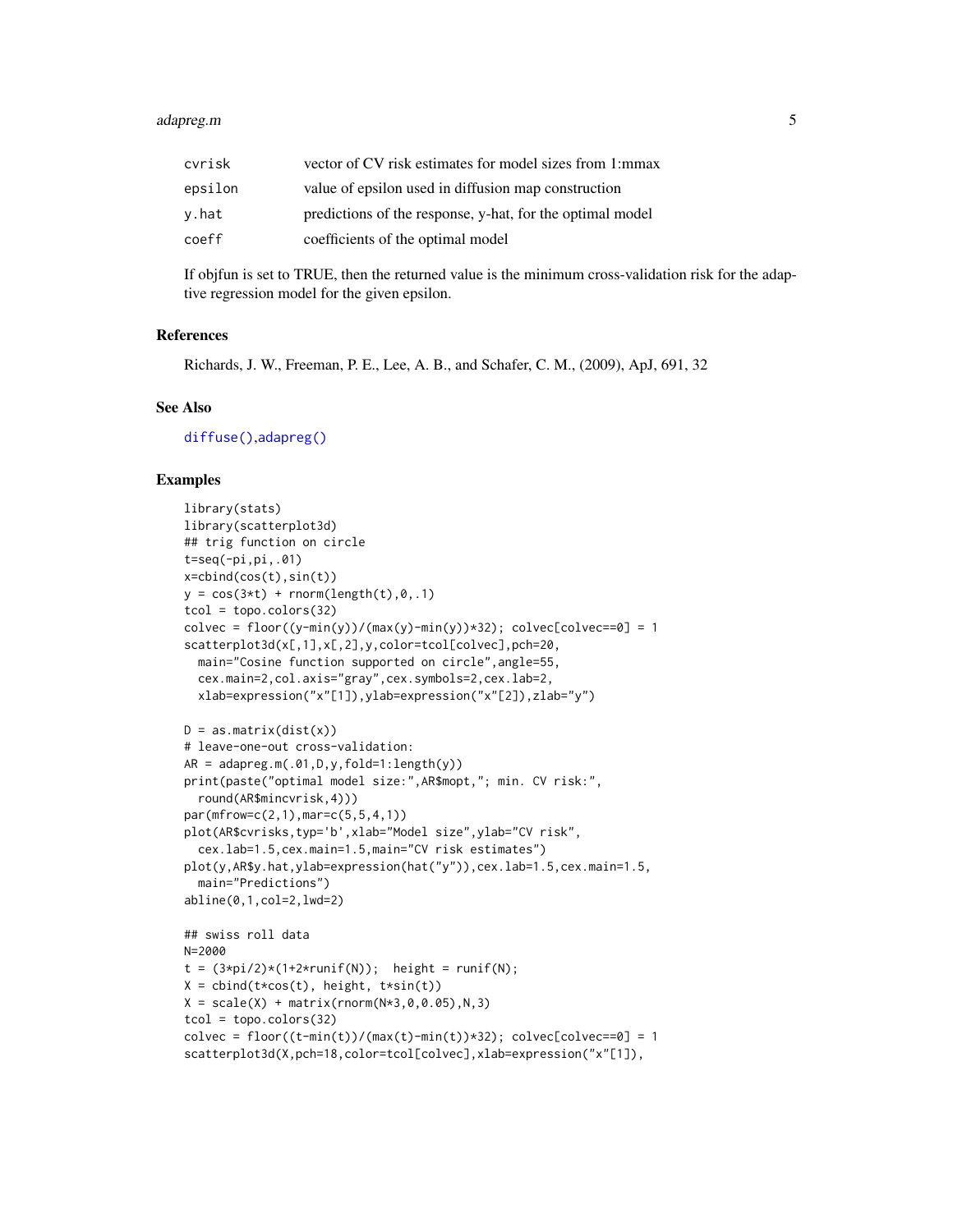```
ylab=expression("x"[2]),zlab=expression("x"[3]),cex.lab=1.5,
 main="Swiss Roll, Noise = 0.05", cex.main=1.5, xlim=c(-2, 2),
 ylim=c(-2,2),zlim=c(-2,2),col.axis="gray")
D = as_matrix(dist(X))# 10-fold cross-validation:
AR = \text{adapreg.m}(.2,D,t,\text{mmax}=25,\text{nfolds}=5)print(paste("optimal model size:",AR$mopt,"; min. CV risk:",
 round(AR$mincvrisk,4)))
par(mfrow=c(2,1),mar=c(5,5,4,1))
plot(AR$cvrisks,typ='b',xlab="Model size",ylab="CV risk",
 cex.lab=1.5,cex.main=1.5,main="CV risk estimates")
plot(t,AR$y.hat,ylab=expression(hat("t")),cex.lab=1.5,cex.main=1.5,
 main="Predictions")
abline(0,1,col=2,lwd=2)
```
annulus *Annulus toy data set*

### Description

The annulus data frame has 1000 rows and 2 columns. 500 data points are from the noisy annulus and 500 data points reside within the annulus.

#### Usage

annulus

#### Format

Data are in two dimensions.

Chainlink *Chainlink toy clustering data set*

# Description

The Chainlink data frame has 1000 rows and 3 columns. The data are of two interlocking 3 dimensional rings. 500 data points are from one ring and 500 from the other ring.

#### Usage

Chainlink

### Format

The data are in 3 dimensions, C1, C2, and C3.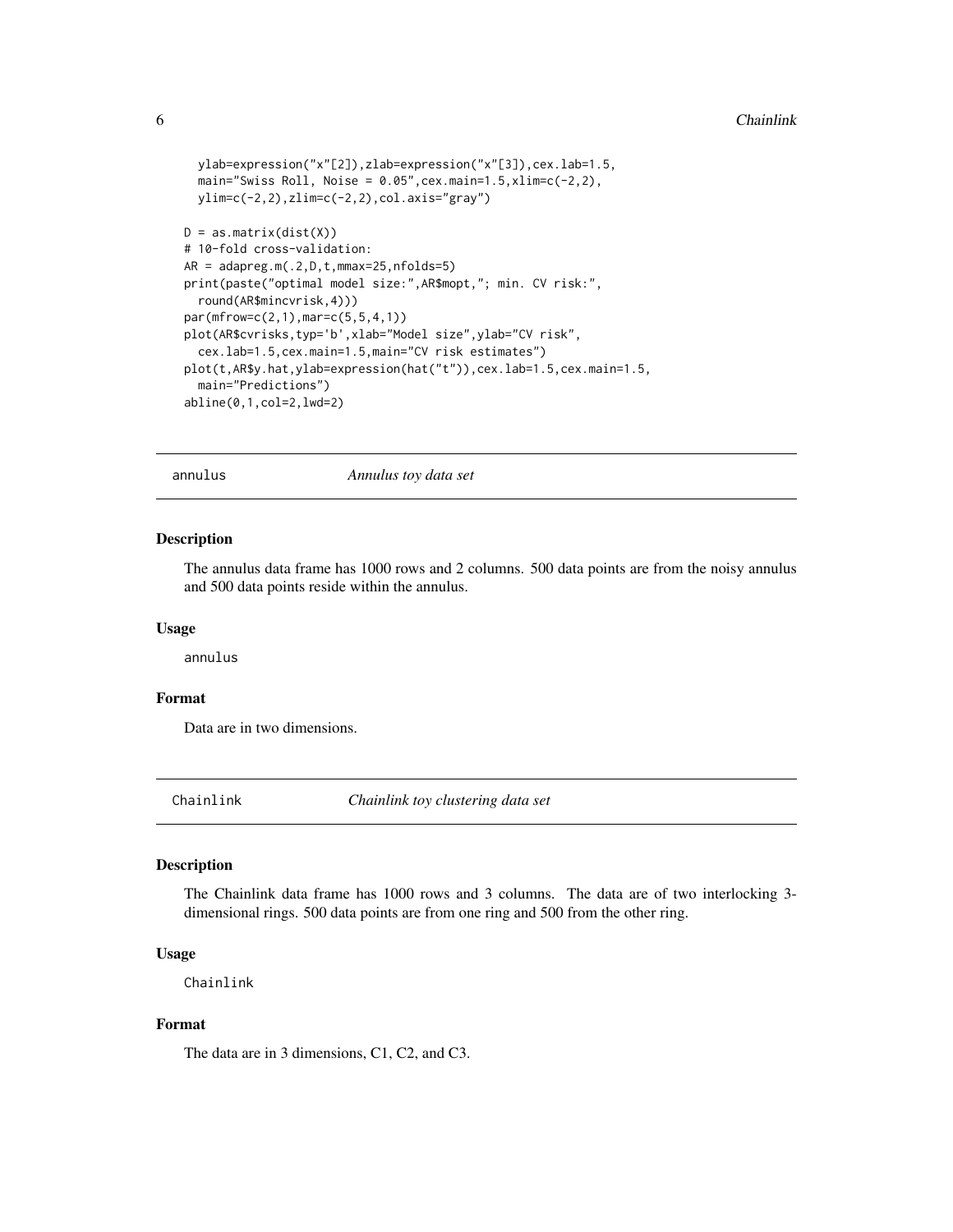#### <span id="page-6-0"></span>diffuse **7**

# Source

[http://www.uni-marburg.de/fb12/datenbionik/data?language\\_sync=1](http://www.uni-marburg.de/fb12/datenbionik/data?language_sync=1)

# References

Ultsch, A.: Clustering with SOM: U\*C, In Proc. Workshop on Self-Organizing Maps, Paris, France, (2005) , pp. 75-82

<span id="page-6-1"></span>diffuse *Compute diffusion map coordinates from pair-wise distances.*

#### Description

Uses the pair-wise distance matrix for a data set to compute the diffusion map coefficients. Computes the Markov transition probability matrix, and its eigenvalues and left & right eigenvectors. Returns a 'dmap' object.

# Usage

```
diffuse(D, eps.val = epsilonCompute(D), neigen = NULL, t = 0,
  maxdim = 50, delta = 10^{\circ} - 5)
```
# Arguments

| D       | n-by-n pairwise distance matrix for a data set with n points, or alternatively<br>output from the dist() function                                                                        |
|---------|------------------------------------------------------------------------------------------------------------------------------------------------------------------------------------------|
| eps.val | epsilon parameter for the diffusion weight matrix, $exp(-D\$ ^2)(eps.val)). De-<br>fault is to use the epsilon corresponding to the median distance to the $0.01*$ n<br>nearest neighbor |
| neigen  | number of dimensions of final diffusion map representation. Default uses num-<br>ber of dimensions corresponding to a $95\%$ drop-off in eigenvalue multiplier.                          |
| t       | optional time-scale parameter in the diffusion map. The (recommended) default<br>uses multiscale geometry.                                                                               |
| maxdim  | the maximum number of diffusion map dimensions returned if 95% drop-off is<br>not attained.                                                                                              |
| delta   | sparsity cut-off for the symmetric graph Laplacian. Default of $10^{\circ}$ -5 is used.<br>Higher value induces more sparsity in Laplacian (and faster computations)                     |

### Details

Diffusion map is a powerful tool for data parametrization that exploits the natural geometry of a data set. Diffusion map uses local interactions between data points, propogated to larger scales, to construct a global representation of the data.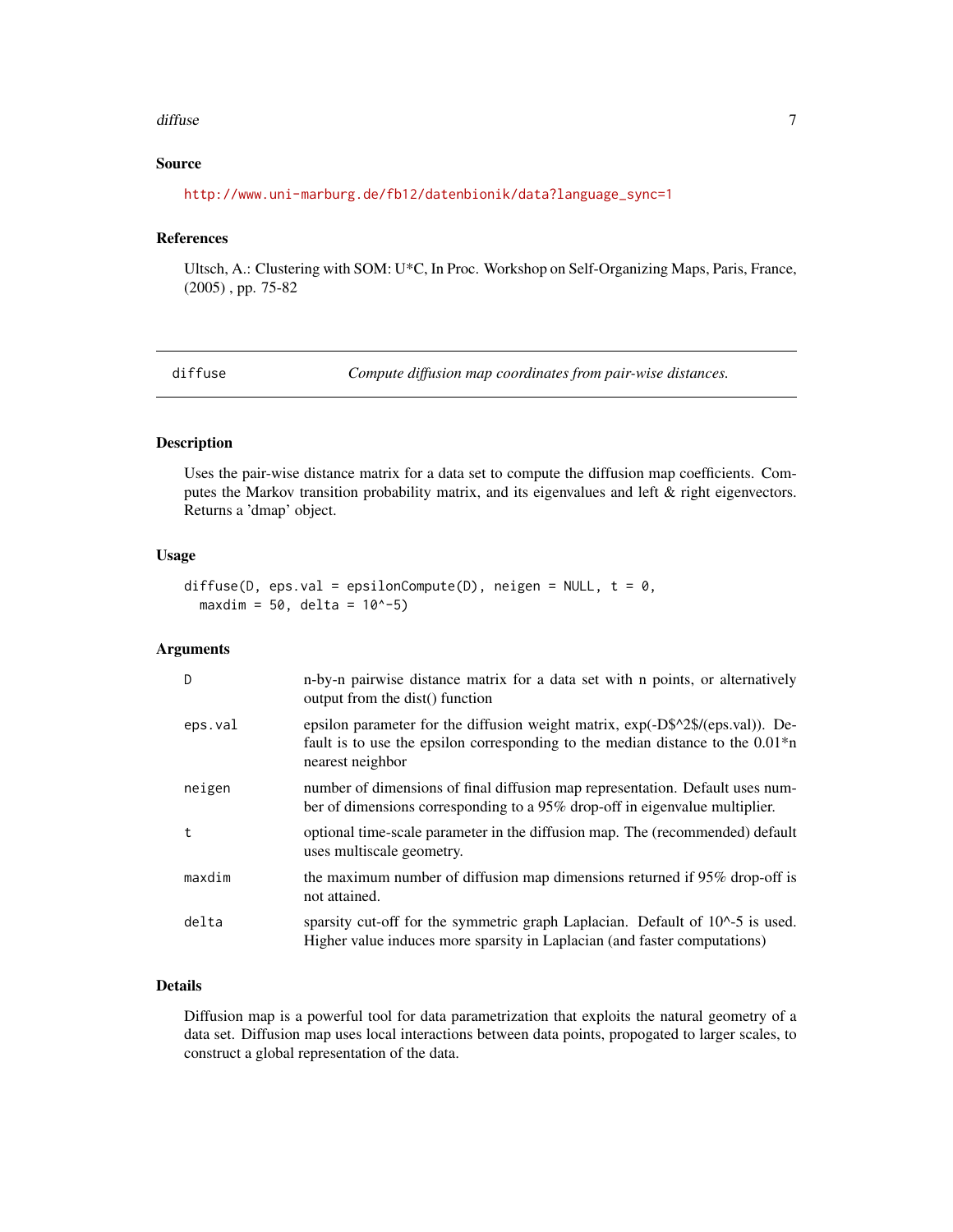The parameter eps.val controls the degree of localness in the diffusion weight matrix. For most statisitical inference problems using diffusion map, results should be optimized over eps.val. Generally a good starting point is to pick eps.val as  $2*$ \$med.knn\$^2\$, where med.knn is the median distance to the kth nearest neighbor, and k is chosen  $1-2\%$  of n. The default uses  $1\%$  of n.

Computation of the diffusion map coordinates requires singular value decomposition of the normalized graph Laplacian. This operation is optimized for speed by exploiting the sparseness of the graph Laplacian and by using ARPACK for fast matrix decomposition. Increasing the sparseness parameter, delta, will speed up the algorithm.

#### Value

The returned value is an object of 'class' 'diffuse'.

The function 'plot' is used to plot the diffusion coordinates in 1, 2, or 3 dimensions. The function 'print' displays the computed eigen-multipliers and the value of epsilon used.

An object of class 'dmap' is a list containing the following components:

| X         | matrix of n diffusion map coordinates, entered column-wise (does not include<br>the trivial coordinate)                      |
|-----------|------------------------------------------------------------------------------------------------------------------------------|
| phi0      | trivial left eigenvector of Markov matrix (stationary distribution of Markov ran-<br>dom walk) in diffusion map construction |
| eigenvals | eigen-values of the svd of the symmetric graph Laplacian                                                                     |
| eigenmult | eigen-multipliers of the diffusion map                                                                                       |
| psi       | right eigenvectors of the Markov matrix (first row is the trivial right eigenvector)                                         |
| phi       | left eigenvectors of the Markov matrix (first row is the trivial left eigenvector)                                           |
| neigen    | number of diffusion map dimensions used                                                                                      |
| epsilon   | the value of epsilon used                                                                                                    |

# References

Coifman, R. R., & Lafon, S., (2006), Appl. Comput. Harmon. Anal., 21, 5 Lafon, S., & Lee, A., (2006), IEEE Trans. Pattern Anal. and Mach. Intel., 28, 1393 Richards, J. W., Freeman, P. E., Lee, A. B., Schafer, C. M., (2009), ApJ, 691, 32

```
library(stats)
## example with noisy spiral
n=2000
t=runif(n)^.7*10
al=.15;bet=.5;
x1=bet*exp(al*t)*cos(t)+rnorm(n,0,.1)
y1=bet*exp(al*t)*sin(t)+rnorm(n,0,.1)
plot(x1,y1,pch=20,main="Noisy spiral")
D = dist(cbind(x1, y1))dmap = diffuse(D,neigen=10) # compute diffusion map
par(mfrow=c(2,1))
plot(t,dmap$X[,1],pch=20,axes=FALSE,xlab="spiral parameter",ylab="1st diffusion coefficient")
```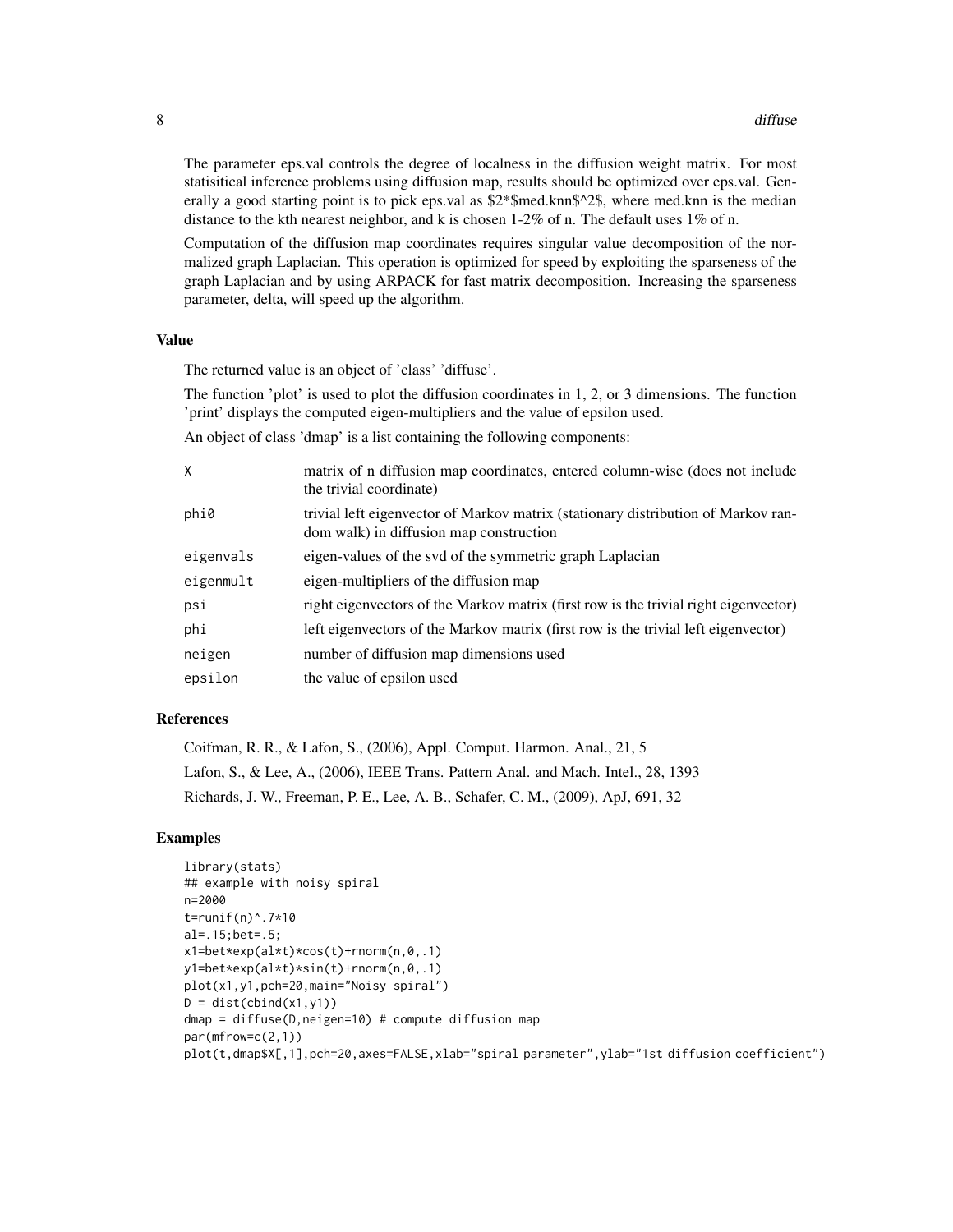# <span id="page-8-0"></span>diffusionKmeans 9

```
box()
plot(1:10,dmap$eigenmult,typ='h',xlab="diffusion map dimension",ylab="eigen-multipliers")
## example with annulus data set
data(annulus)
plot(annulus,main="Annulus Data",pch=20,cex=.7)
D = dist(annulus) # use Euclidean distance
dmap = diffuse(D,eps.val=.1) # compute diffusion map & plot
print(dmap)
plot(dmap)
```
<span id="page-8-1"></span>diffusionKmeans *Diffusion K-means*

#### Description

Clusters a data set based on its diffusion coordinates.

#### Usage

```
diffusionKmeans(dmap, K, params = c(), Niter = 10, epsilon = 0.001)
```
#### Arguments

| dmap    | a "dmap" object, computed by diffuse()                                                                                                                                          |
|---------|---------------------------------------------------------------------------------------------------------------------------------------------------------------------------------|
| K       | number of clusters                                                                                                                                                              |
| params  | optional parameters for each data point. Entry can be a vector of length n, or<br>a matrix with n rows. If this argument is given, cluster centroid parameters are<br>returned. |
| Niter   | number of K-means iterations performed.                                                                                                                                         |
| epsilon | stopping criterion for relative change in distortion for each K-means iteration                                                                                                 |

# Details

A '"dmap"' object computed by diffuse() is the input, so diffuse() must be performed first. Function is written this way so the K-means parameters may be varied without having to recompute the diffusion map coordinates in each run.

Diffusion K-means is a special form of spectral clustering. It is a unique algorithm because the eigenvectors of the symmetric Laplacian are weighted in such a way to guarantee that Euclidean distance in diffusion space will be approximately equal to the diffusion distance between objects. Clustering by Euclidean distance in diffusion space exploits this fact.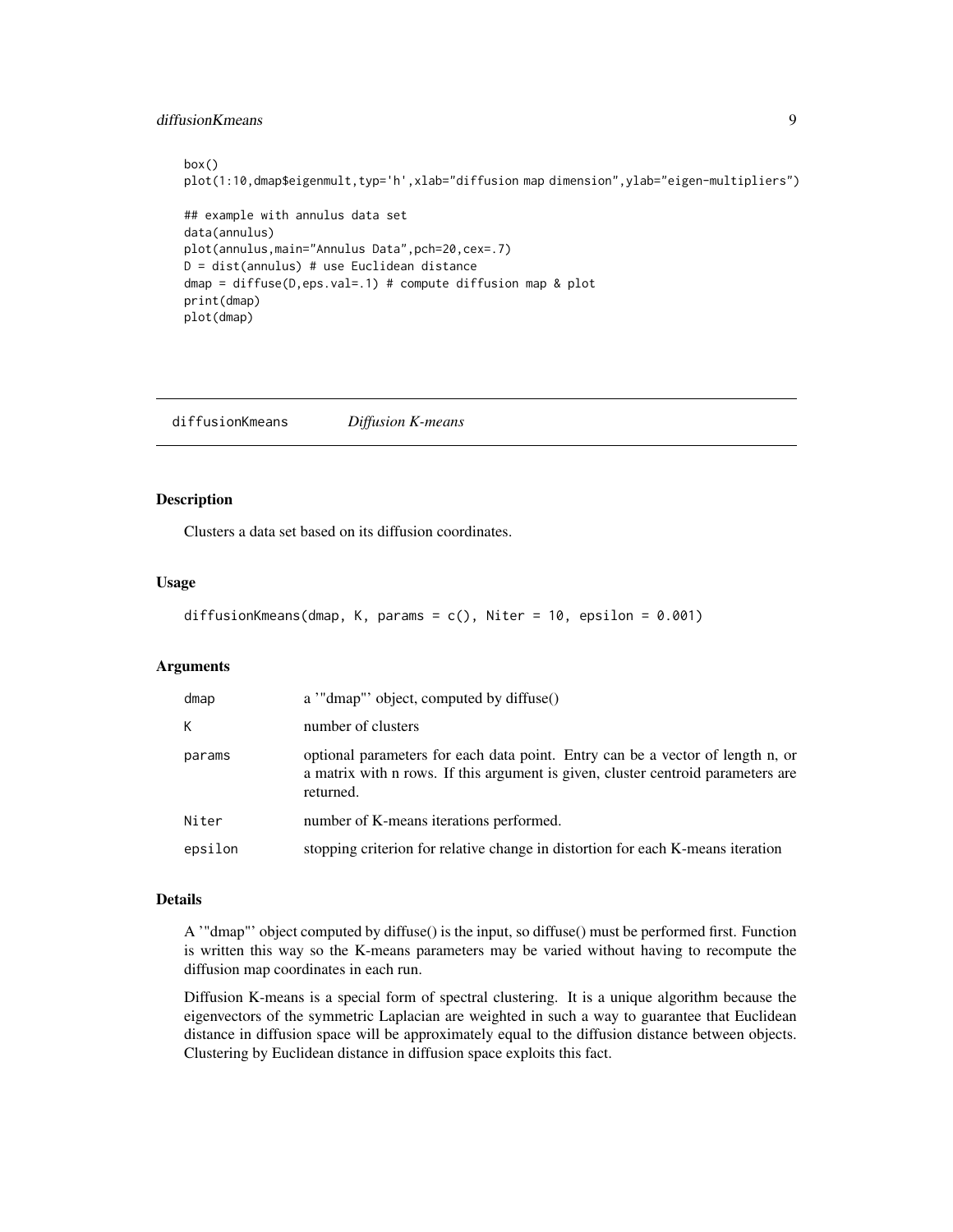# <span id="page-9-0"></span>Value

The returned value is a list with components

| part       | final labelling of data from K-means. n-dimensional vector with integers be-<br>tween $1$ and $K$                             |
|------------|-------------------------------------------------------------------------------------------------------------------------------|
| cent       | K geometric centroids found by K-means                                                                                        |
| D          | minimum of total distortion (loss function of K-means) found across K-means<br>runs                                           |
| DK         | n by k matrix of squared (Euclidean) distances from each point to every centroid<br>for the optimal K-means run               |
| centparams | optional parameters for each centroid. Only returned if params is specified in<br>the function call. Is a matrix with k rows. |

# References

Lafon, S., & Lee, A., (2006), IEEE Trans. Pattern Anal. and Mach. Intel., 28, 1393 Richards, J. W., Freeman, P. E., Lee, A. B., and Schafer, C. M., (2009), ApJ, 691, 32 Richards, J. W., Freeman, P. E., Lee, A. B., Schafer, C. M., (2009), MNRAS, Volume 399, Issue 2, pp. 1044-1057

# See Also

[diffuse\(\)](#page-6-1)

# Examples

library(scatterplot3d)

```
## example with annulus data set
data(annulus)
par(mfrow=c(2,1))
plot(annulus,main="Annulus Data",pch=20,cex=.7)
D = dist(annulus) # use Euclidean distance
dmap = diffuse(D,eps.val=0.05) # compute diffusion map
k=2 # number of clusters
dkmeans = diffusionKmeans(dmap, k)
plot(annulus,main="Colored by diffusion K-means clustering",pch=20,
   cex=.7,col=dkmeans$part)
table(dkmeans$part,c(rep(1,500),rep(2,500)))
```

```
## example with Chainlink data set
data(Chainlink)
lab.col = c(rep("red",500),rep("blue",500)); n=1000
scatterplot3d(Chainlink$C1,Chainlink$C2,Chainlink$C3,color=lab.col,
  main="Chainlink Data") # plot Chainlink data
D = dist(Chainlink) # use Euclidean distance
dmap = diffuse(D,neigen=3,eps.val=.01) # compute diffusion map & plot
plot(dmap)
```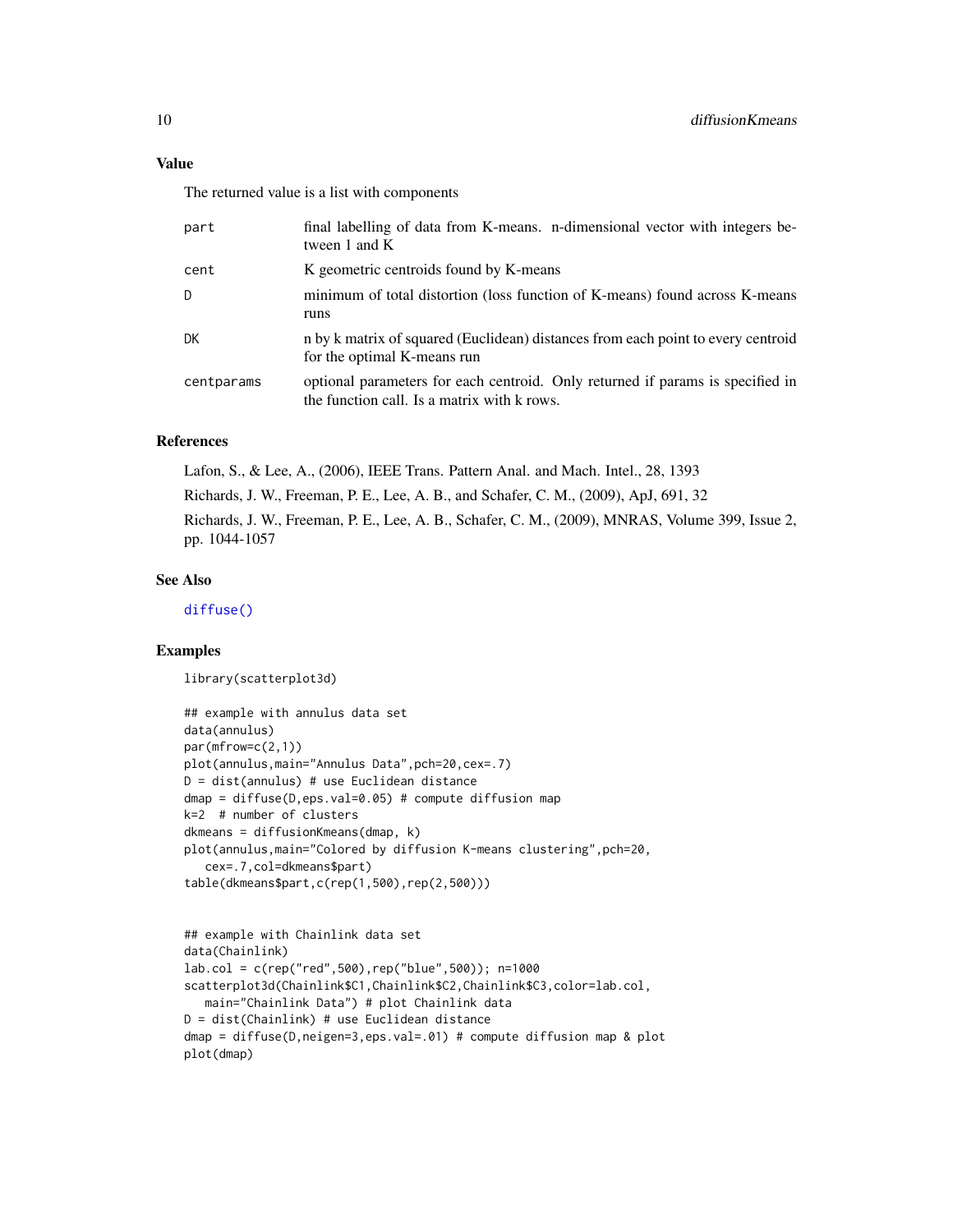```
dkmeans = diffusionKmeans(dmap, K=2)
col.dkmeans=ifelse(dkmeans$part==1,"red","blue")
scatterplot3d(Chainlink,color=col.dkmeans,
  main="Chainlink Data, colored by diff. K-means class")
table(dkmeans$part,lab.col)
```

```
distortionMin Distortion Minimization via K-means
```
#### Description

Runs one K-means loop based on the diffusion coordinates of a data set, beginning from an initial set of cluster centers.

# Usage

```
distortionMin(X, phi0, K, c0, epsilon = 0.001)
```
# Arguments

| X       | diffusion coordinates, each row corresponds to a data point                                                                  |
|---------|------------------------------------------------------------------------------------------------------------------------------|
| phi0    | trivial left eigenvector of Markov matrix (stationary distribution of Markov ran-<br>dom walk) in diffusion map construction |
| K       | number of clusters                                                                                                           |
| c0      | initial cluster centers                                                                                                      |
| epsilon | stopping criterion for relative change in distortion                                                                         |

# Details

Used by diffusionKmeans().

# Value

The returned value is a list with components

| S. | labelling from K-means loop. n-dimensional vector with integers between 1 and    |
|----|----------------------------------------------------------------------------------|
| C  | K geometric centroids found by K-means                                           |
| D  | minimum of total distortion (loss function of K-means) found in K-means run      |
| DK | n by k matrix of squared (Euclidean) distances from each point to every centroid |

# References

Lafon, S., & Lee, A., (2006), IEEE Trans. Pattern Anal. and Mach. Intel., 28, 1393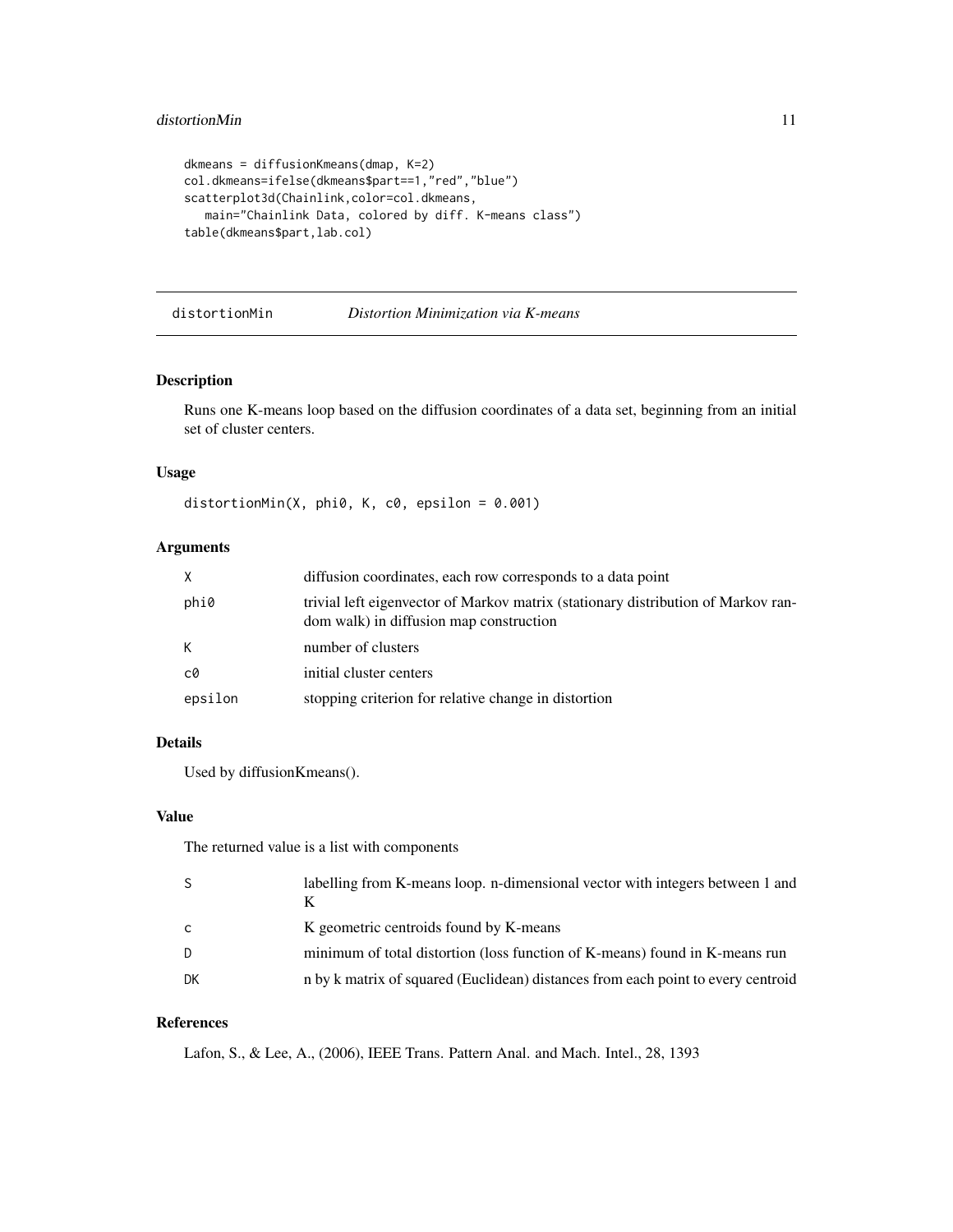# <span id="page-11-0"></span>See Also

[diffusionKmeans\(\)](#page-8-1)

# Examples

```
data(annulus)
n = dim(annulus)[1]D = dist(annulus) # use Euclidean distance
dmap = diffuse(D, 0.03) # compute diffusion mapkm = distortionMin(dmap$X,dmap$phi0,2,dmap$X[sample(n,2),])
plot(annulus,col=km$S,pch=20)
table(km$S,c(rep(1,500),rep(2,500)))
```
epsilonCompute *Compute default diffusion map epsilon.*

# Description

Uses the pair-wise distances to estimate a diffusion map epsilon value by the median p\*n-th nearest neighbor

#### Usage

epsilonCompute( $D$ ,  $p = 0.01$ )

#### Arguments

| - D | n-by-n pairwise distance matrix for a data set with n points, or alternatively<br>output from the dist() function |
|-----|-------------------------------------------------------------------------------------------------------------------|
| D   | distances to $p^*n$ -th nearest neighbor are used. Default value is 0.01                                          |

#### Details

Function is used as the default value in diffuse(). For inference problems, it is advised that the results be optimized over epsilon.

#### Value

epsilon value of epsilon to be used in diffusion map

# See Also

[diffuse\(\)](#page-6-1)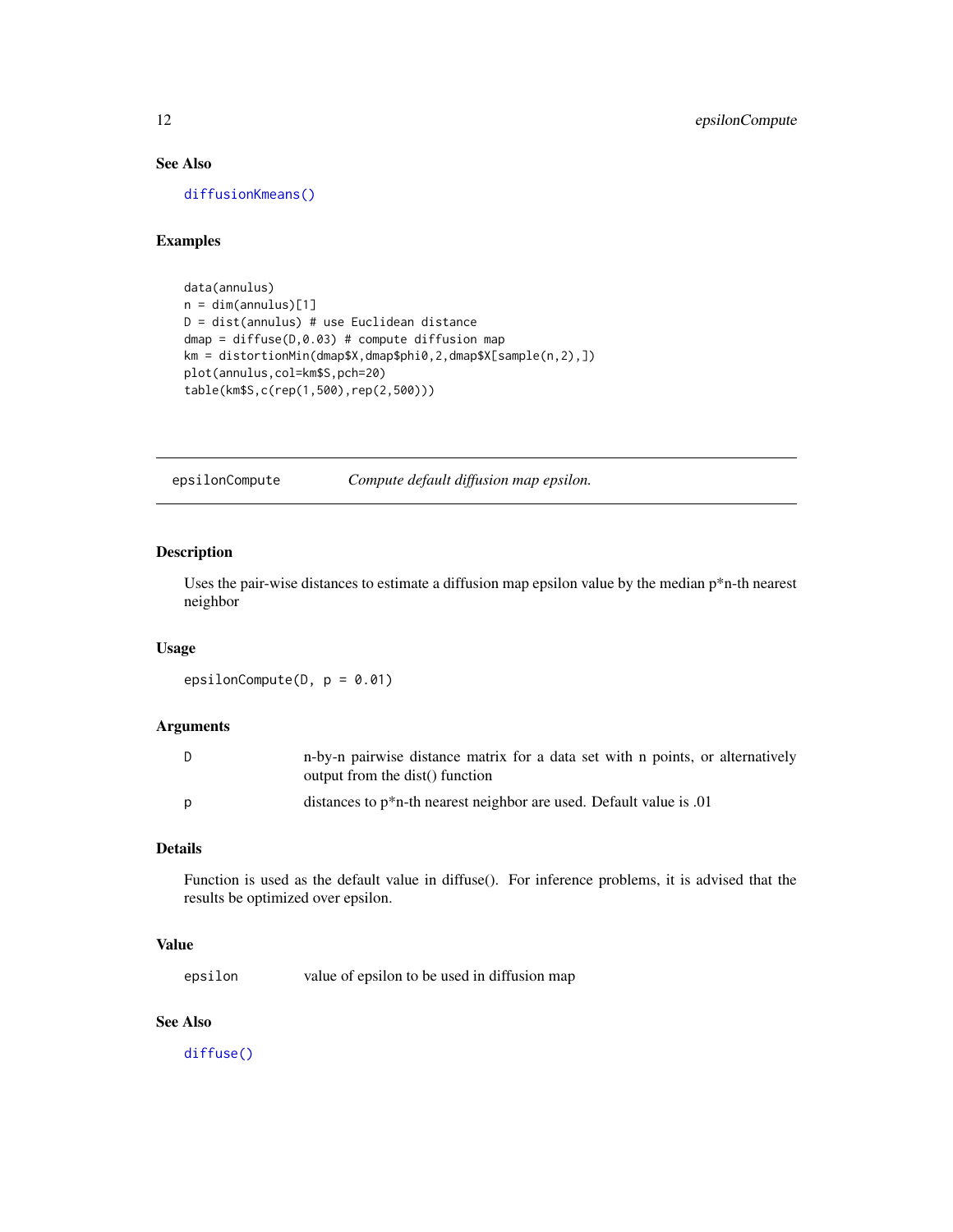#### <span id="page-12-0"></span>nystrom and the contract of the contract of the contract of the contract of the contract of the contract of the contract of the contract of the contract of the contract of the contract of the contract of the contract of th

#### Examples

```
data(annulus)
D = dist(annulus) # use Euclidean distance
epsilonCompute(D,.005)
epsilonCompute(D,.01)
epsilonCompute(D,.05)
epsilonCompute(D,.1)
```
nystrom *Perform Nystrom Extension to estimate diffusion coordinates of data.*

# Description

Given the diffusion map coordinates of a training data set, estimates the diffusion map coordinates of a new set of data using the pairwise distance matrix from the new data to the original data.

#### Usage

nystrom(dmap, Dnew, sigma = dmap\$epsilon)

# **Arguments**

| dmap  | a "dmap" object from the original data set, computed by diffuse()                                                                                                                                             |
|-------|---------------------------------------------------------------------------------------------------------------------------------------------------------------------------------------------------------------|
| Dnew  | distance matrix between each new data point and every point in the training data<br>set. Matrix is m-by-n, where m is the number of data points in the new set and<br>n is the number of training data points |
| sigma | scalar giving the size of the Nystrom extension kernel. Default uses the tuning<br>parameter of the original diffusion map                                                                                    |

#### Details

Often, it is computationally infeasible to compute the exact diffusion map coordinates for large data sets. In this case, one may use the exact diffusion coordinates of a training data set to extend to a new data set using the Nystrom approximation.

A Gaussian kernel is used:  $exp(-D(x,y)^2)/2$  (sigma). The default value of sigma is the epsilon value used in the construction of the original diffusion map. Other methods to select sigma, such as Algorithm 2 in Lafon, Keller, and Coifman (2006) have been proposed.

The dimensionality of the diffusion map representation of the new data set will be the same as the dimensionality of the diffusion map constructed on the original data.

### Value

The estimated diffusion coordinates for the new data, a matrix of dimensions m by p, where p is the dimensionality of the input diffusion map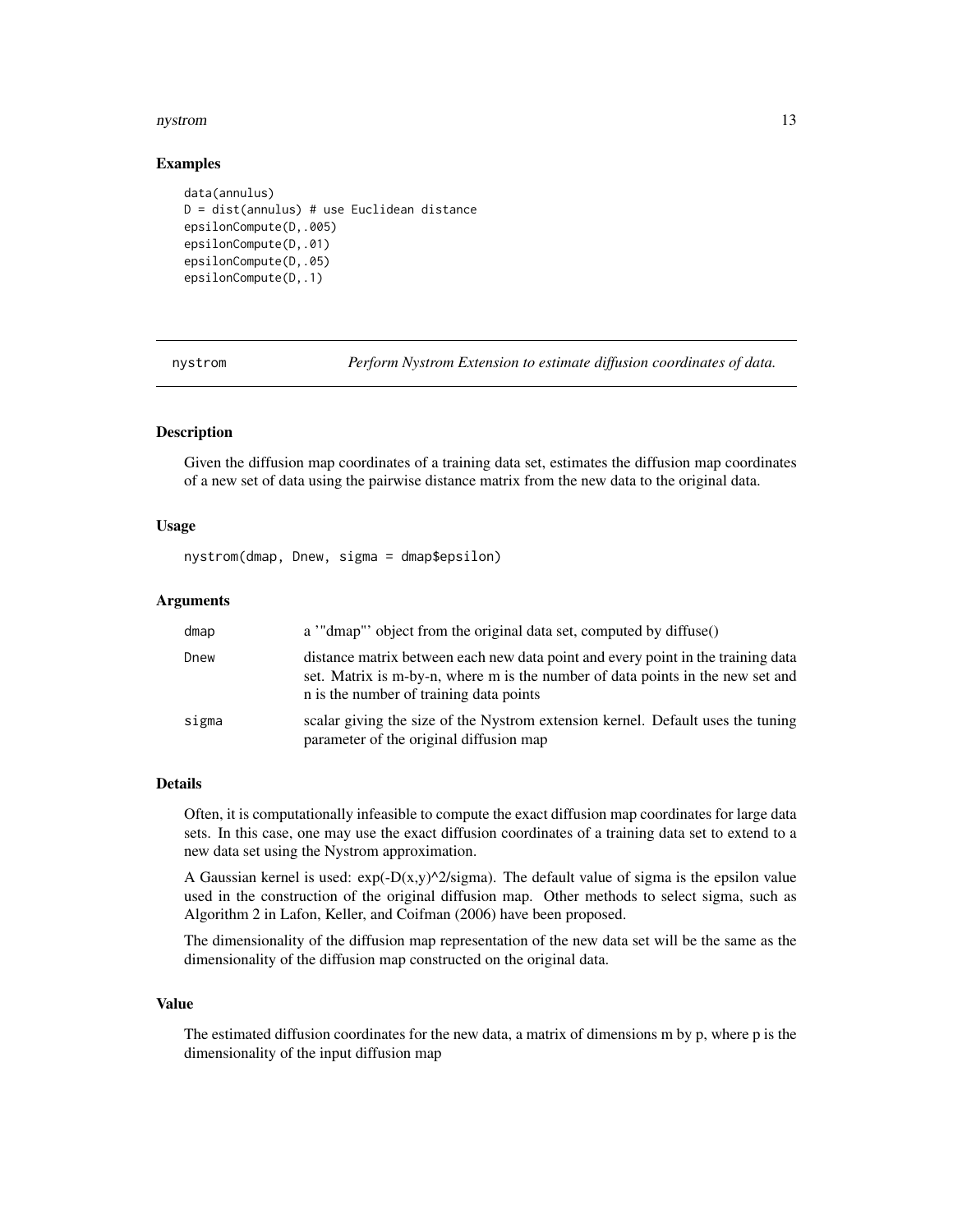#### <span id="page-13-0"></span>References

Freeman, P. E., Newman, J. A., Lee, A. B., Richards, J. W., and Schafer, C. M. (2009), MNRAS, Volume 398, Issue 4, pp. 2012-2021

Lafon, S., Keller, Y., and Coifman, R. R. (2006), IEEE Trans. Pattern Anal. and Mach. Intel., 28, 1784

### See Also

[diffuse\(\)](#page-6-1)

```
library(stats)
Norig = 1000
Next = 4000
t=runif(Norig+Next)^.7*10
al=.15;bet=.5;
x1=bet*exp(al*t)*cos(t)+rnorm(length(t),0,.1)
y1=bet*exp(al*t)*sin(t)+rnorm(length(t),0,.1)
```

```
D = as.matrix(dist(cbind(x1,y1)))
Dorig = D[1:Norig,1:Norig] # training distance matrix
DExt = D[(Norig+1):(Norig+Next),1:Norig] # new data distance matrix
# compute original diffusion map
dmap = diffuse(Dorig,neigen=2)
 # use Nystrom extension
dmapExt = nystrom(dmap, DExt)plot(dmapExt[,1:2],pch=8,col=2,
  main="Diffusion map, black = original, red = new data",
  xlab="1st diffusion coefficient",ylab="2nd diffusion coefficient")
points(dmap$X[,1:2],pch=19,cex=.5)
```